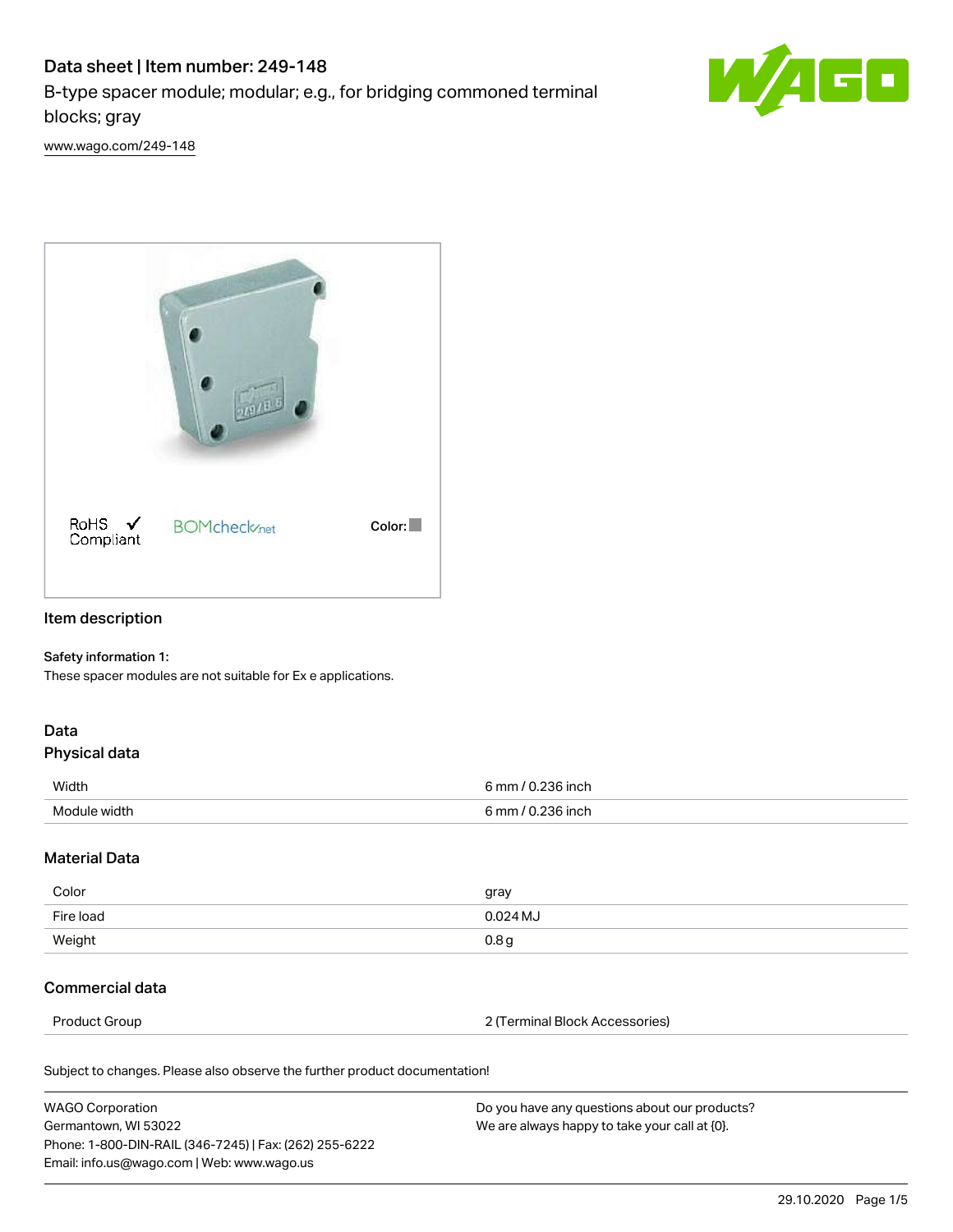[www.wago.com/249-148](http://www.wago.com/249-148)



| Packaging type        | <b>BOX</b>    |
|-----------------------|---------------|
| Country of origin     | DE            |
| <b>GTIN</b>           | 4017332295994 |
| Customs tariff number | 39269097900   |

## Counterpart

## Compatible products

#### Marking accessories

| ⊛ | Item no.: 2009-115<br>WMB-Inline; for Smart Printer; 1500 pieces on roll; stretchable 5 - 5.2 mm; plain; snap-on type; white                  | www.wago.com/2009-115             |
|---|-----------------------------------------------------------------------------------------------------------------------------------------------|-----------------------------------|
|   | Item no.: 2009-115/000-002<br>WMB-Inline; for Smart Printer; 1500 pieces on roll; stretchable 5 - 5.2 mm; plain; snap-on type; yellow         | www.wago.com/2009-115<br>/000-002 |
| ₩ | Item no.: 2009-115/000-006<br>WMB-Inline; for Smart Printer; 1500 pieces on roll; stretchable 5 - 5.2 mm; plain; snap-on type; blue           | www.wago.com/2009-115<br>/000-006 |
|   | Item no.: 2009-115/000-007<br>WMB-Inline; for Smart Printer; 1500 pieces on roll; stretchable 5 - 5.2 mm; plain; snap-on type; gray           | www.wago.com/2009-115<br>/000-007 |
|   | Item no.: 2009-115/000-012<br>WMB-Inline; for Smart Printer; 1500 pieces on roll; stretchable 5 - 5.2 mm; plain; snap-on type; orange         | www.wago.com/2009-115<br>/000-012 |
|   | Item no.: 2009-115/000-017<br>WMB-Inline; for Smart Printer; 1500 pieces on roll; stretchable 5 - 5.2 mm; plain; snap-on type; light<br>green | www.wago.com/2009-115<br>/000-017 |
| ⊛ | Item no.: 2009-115/000-023<br>WMB-Inline; for Smart Printer; 1500 pieces on roll; stretchable 5 - 5.2 mm; plain; snap-on type; green          | www.wago.com/2009-115<br>/000-023 |
| Ø | Item no.: 2009-115/000-024<br>WMB-Inline; for Smart Printer; 1500 pieces on roll; stretchable 5 - 5.2 mm; plain; snap-on type; violet         | www.wago.com/2009-115<br>/000-024 |
|   | Item no.: 2009-145<br>Mini-WSB Inline; for Smart Printer; 1700 pieces on roll; stretchable 5 - 5.2 mm; plain; snap-on type; white             | www.wago.com/2009-145             |
|   | Item no.: 2009-145/000-002<br>Mini-WSB Inline; for Smart Printer; 1700 pieces on roll; stretchable 5 - 5.2 mm; plain; snap-on type;<br>yellow | www.wago.com/2009-145<br>/000-002 |

Subject to changes. Please also observe the further product documentation!

WAGO Corporation Germantown, WI 53022 Phone: 1-800-DIN-RAIL (346-7245) | Fax: (262) 255-6222 Email: info.us@wago.com | Web: www.wago.us Do you have any questions about our products? We are always happy to take your call at {0}.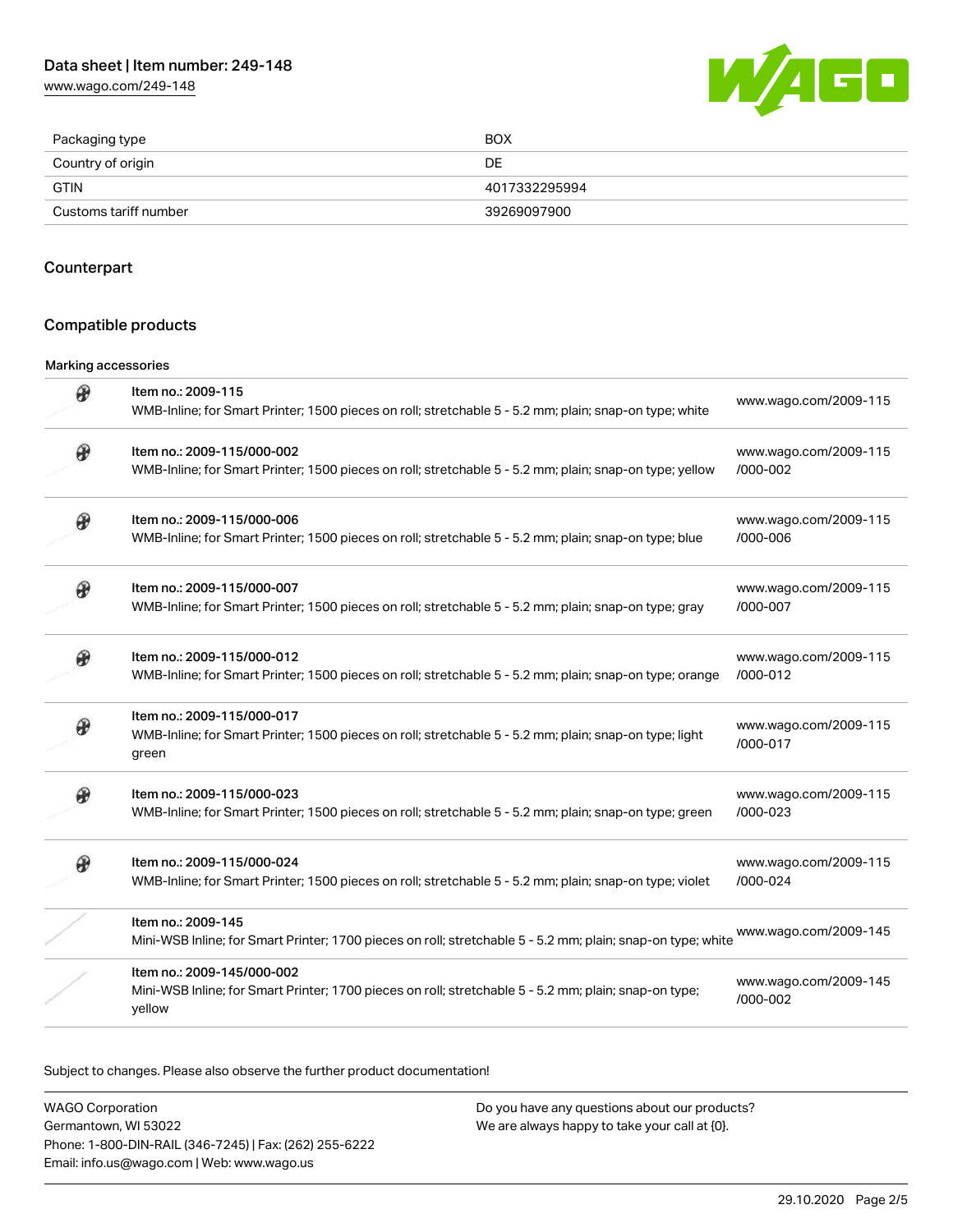

| Item no.: 2009-145/000-005<br>Mini-WSB Inline; for Smart Printer; 1700 pieces on roll; stretchable 5 - 5.2 mm; plain; snap-on type; red           | www.wago.com/2009-145<br>/000-005 |
|---------------------------------------------------------------------------------------------------------------------------------------------------|-----------------------------------|
| Item no.: 2009-145/000-006<br>Mini-WSB Inline; for Smart Printer; 1700 pieces on roll; stretchable 5 - 5.2 mm; plain; snap-on type; blue /000-006 | www.wago.com/2009-145             |
| Item no.: 2009-145/000-007<br>Mini-WSB Inline; for Smart Printer; 1700 pieces on roll; stretchable 5 - 5.2 mm; plain; snap-on type; gray /000-007 | www.wago.com/2009-145             |
| Item no.: 2009-145/000-012<br>Mini-WSB Inline; for Smart Printer; 1700 pieces on roll; stretchable 5 - 5.2 mm; plain; snap-on type;<br>orange     | www.wago.com/2009-145<br>/000-012 |
| Item no.: 2009-145/000-023<br>Mini-WSB Inline; for Smart Printer; 1700 pieces on roll; stretchable 5 - 5.2 mm; plain; snap-on type;<br>green      | www.wago.com/2009-145<br>/000-023 |
| Item no.: 2009-145/000-024<br>Mini-WSB Inline; for Smart Printer; 1700 pieces on roll; stretchable 5 - 5.2 mm; plain; snap-on type;<br>violet     | www.wago.com/2009-145<br>/000-024 |
| Item no.: 248-501<br>Miniature WSB Quick marking system; plain; Marker width 5 mm; 10 strips with 10 markers per card                             | www.wago.com/248-501              |
| Item no.: 248-501/000-002<br>Mini-WSB marking card; as card; not stretchable; plain; snap-on type; yellow                                         | www.wago.com/248-501<br>/000-002  |
| Item no.: 248-501/000-005<br>Mini-WSB marking card; as card; not stretchable; plain; snap-on type; red                                            | www.wago.com/248-501<br>/000-005  |
| Item no.: 248-501/000-006<br>Mini-WSB marking card; as card; not stretchable; plain; snap-on type; blue                                           | www.wago.com/248-501<br>/000-006  |
| Item no.: 248-501/000-007<br>Mini-WSB marking card; as card; not stretchable; plain; snap-on type; gray                                           | www.wago.com/248-501<br>/000-007  |
| Item no.: 248-501/000-012<br>Mini-WSB marking card; as card; not stretchable; plain; snap-on type; orange                                         | www.wago.com/248-501<br>/000-012  |
| Item no.: 248-501/000-017<br>Mini-WSB marking card; as card; not stretchable; plain; snap-on type; light green                                    | www.wago.com/248-501<br>/000-017  |
| Item no.: 248-501/000-023<br>Mini-WSB marking card; as card; not stretchable; plain; snap-on type; green                                          | www.wago.com/248-501<br>/000-023  |
| Subject to changes. Please also observe the further product documentation!                                                                        |                                   |
|                                                                                                                                                   |                                   |

WAGO Corporation Germantown, WI 53022 Phone: 1-800-DIN-RAIL (346-7245) | Fax: (262) 255-6222 Email: info.us@wago.com | Web: www.wago.us

Do you have any questions about our products? We are always happy to take your call at {0}.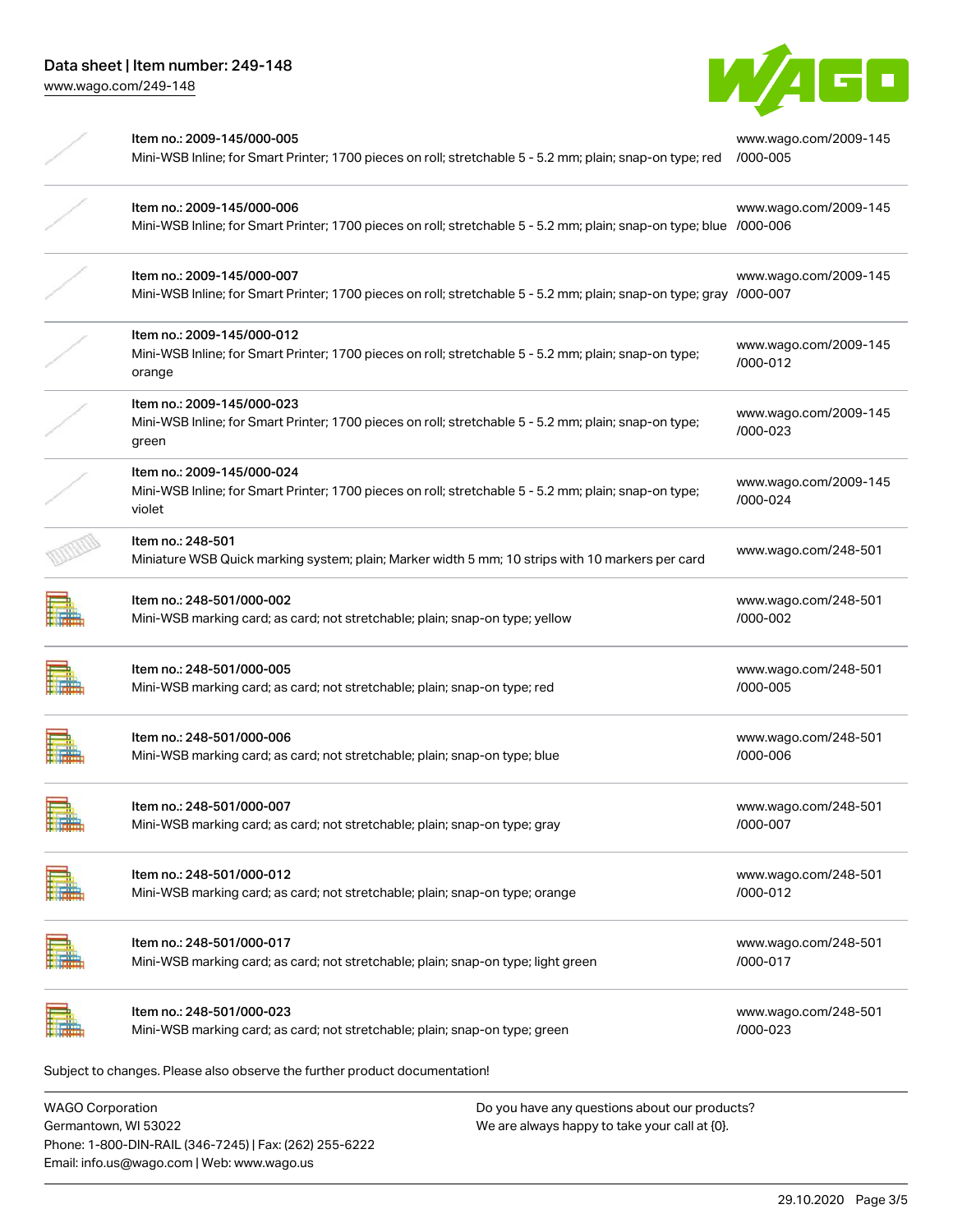[www.wago.com/249-148](http://www.wago.com/249-148)



|                                          | Item no.: 248-501/000-024<br>Mini-WSB marking card; as card; not stretchable; plain; snap-on type; violet                                                          |              | www.wago.com/248-501<br>/000-024  |          |
|------------------------------------------|--------------------------------------------------------------------------------------------------------------------------------------------------------------------|--------------|-----------------------------------|----------|
|                                          | Item no.: 793-5501<br>WMB marking card; as card; for terminal block width 5 - 17.5 mm; stretchable 5 - 5.2 mm; plain; snap-on www.wago.com/793-5501<br>type; white |              |                                   |          |
|                                          | Item no.: 793-5501/000-002<br>WMB marking card; as card; for terminal block width 5 - 17.5 mm; stretchable 5 - 5.2 mm; plain; snap-on<br>type; yellow              |              | www.wago.com/793-5501<br>/000-002 |          |
|                                          | Item no.: 793-5501/000-005<br>WMB marking card; as card; for terminal block width 5 - 17.5 mm; stretchable 5 - 5.2 mm; plain; snap-on<br>type; red                 |              | www.wago.com/793-5501<br>/000-005 |          |
|                                          | Item no.: 793-5501/000-006<br>WMB marking card; as card; for terminal block width 5 - 17.5 mm; stretchable 5 - 5.2 mm; plain; snap-on<br>type; blue                |              | www.wago.com/793-5501<br>/000-006 |          |
|                                          | Item no.: 793-5501/000-007<br>WMB marking card; as card; for terminal block width 5 - 17.5 mm; stretchable 5 - 5.2 mm; plain; snap-on<br>type; gray                |              | www.wago.com/793-5501<br>/000-007 |          |
|                                          | Item no.: 793-5501/000-012<br>WMB marking card; as card; for terminal block width 5 - 17.5 mm; stretchable 5 - 5.2 mm; plain; snap-on<br>type; orange              |              | www.wago.com/793-5501<br>/000-012 |          |
|                                          | Item no.: 793-5501/000-014<br>WMB marking card; as card; for terminal block width 5 - 17.5 mm; stretchable 5 - 5.2 mm; plain; snap-on<br>type; brown               |              | www.wago.com/793-5501<br>/000-014 |          |
|                                          | Item no.: 793-5501/000-017<br>WMB marking card; as card; for terminal block width 5 - 17.5 mm; stretchable 5 - 5.2 mm; plain; snap-on<br>type; green               |              | www.wago.com/793-5501<br>/000-017 |          |
|                                          | Item no.: 793-5501/000-023<br>WMB marking card; as card; for terminal block width 5 - 17.5 mm; stretchable 5 - 5.2 mm; plain; snap-on<br>type; light green         |              | www.wago.com/793-5501<br>/000-023 |          |
| <b>Fille</b>                             | Item no.: 793-5501/000-024<br>WMB marking card; as card; for terminal block width 5 - 17.5 mm; stretchable 5 - 5.2 mm; plain; snap-on<br>type; violet              |              | www.wago.com/793-5501<br>/000-024 |          |
| <b>Downloads</b><br><b>Documentation</b> |                                                                                                                                                                    |              |                                   |          |
| <b>Bid Text</b>                          |                                                                                                                                                                    |              |                                   |          |
| 249-148<br>doc - Datei                   |                                                                                                                                                                    | Apr 28, 2017 | doc<br>24.1 kB                    | Download |
|                                          | Subject to changes. Please also observe the further product documentation!                                                                                         |              |                                   |          |
|                                          | <b>WAGO Corporation</b><br>Do you have any questions about our products?                                                                                           |              |                                   |          |

Germantown, WI 53022 Phone: 1-800-DIN-RAIL (346-7245) | Fax: (262) 255-6222 Email: info.us@wago.com | Web: www.wago.us

We are always happy to take your call at {0}.